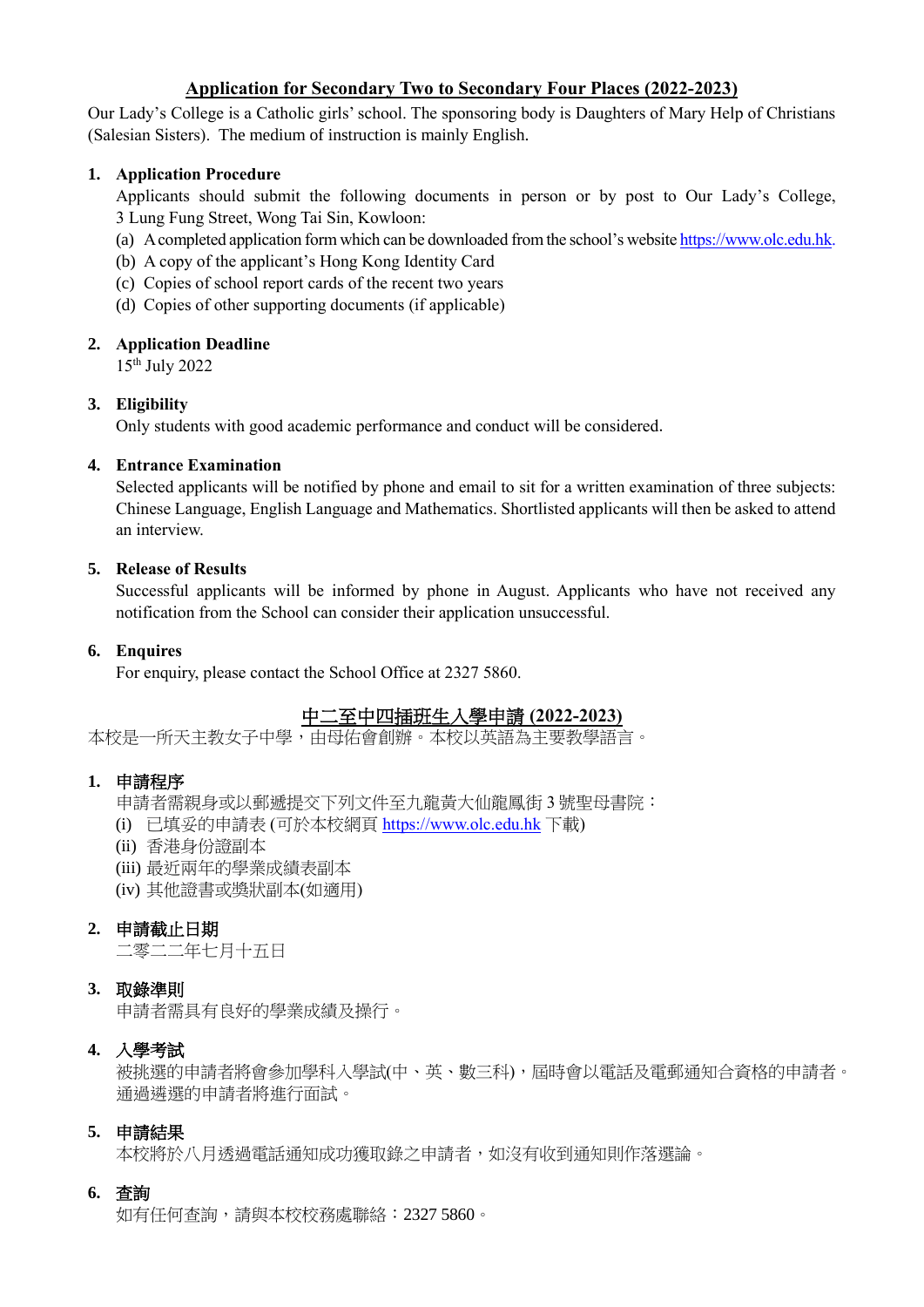

# **Application Form for Secondary Two to Secondary Four Places (2022-2023)**

# 中二至中四插班生入學申請 **(2022-2023)**

Application No.申請編號: (For school use only 由學校填寫)

#### **Applying for** 申請報讀班級**: □ Secondary 2** 中二 **□ Secondary 3** 中三 **□ Secondary 4** 中四

*(Please put a '' in the appropriate box.)*

#### **I. Particulars of Applicant** 申請人資料

| Name of Student                         | English                                                                | Chinese                     |                                  |
|-----------------------------------------|------------------------------------------------------------------------|-----------------------------|----------------------------------|
| 學生姓名<br>HKID Card No.<br>香港身份證號碼        | 英文                                                                     | 中文                          |                                  |
| <b>Residential Address</b><br>通訊地址      | Student's Recent Photo<br>申請者近照                                        |                             |                                  |
| Date of Birth (DD/MM/YY)<br>出生日期(日/月/年) |                                                                        | Nationality<br>國籍           |                                  |
| Religion<br>宗教<br>(若為天主教教友,請附上領洗紙影印本)   | (For Catholics, please provide a photocopy of Certificate of Baptism.) | Home Telephone No<br>住宅電話號碼 | Student's Mobile No.<br>學生手提電話號碼 |
| School Attending<br>就讀學校                |                                                                        | <b>District</b><br>區域       |                                  |

## **II. Particulars of Parents / Guardian** 家長**/**監護人資料

|                  |        | Father<br>父親      | Mother<br>母親                                                                                                                                                                              | Guardian (if any)<br>監護人 (如適用) |
|------------------|--------|-------------------|-------------------------------------------------------------------------------------------------------------------------------------------------------------------------------------------|--------------------------------|
| Name in English  | 英文姓名   |                   |                                                                                                                                                                                           |                                |
| Name in Chinese  | 中文姓名   |                   |                                                                                                                                                                                           |                                |
| Occupation       | 職業     |                   |                                                                                                                                                                                           |                                |
| Mobile Phone No. | 手提電話號碼 |                   |                                                                                                                                                                                           |                                |
| Email Address    | 電郵地址   | 家長,請清楚及準確填寫電郵地址。) | (Future notification of written examination, interview and result will be sent to this email address. Please write<br>your email address clearly and accurately. 本校將會發送電郵通知筆試、面試及申請結果予學生之 |                                |

## **III. Parent or Sister(s) Attending or Graduated from Our Lady's College** 在本校現就讀或畢業之親屬

| Name 姓名 | Relationship 與學生關係 | Class / Year of Graduation 班別/畢業年份 |
|---------|--------------------|------------------------------------|
|         |                    |                                    |
|         |                    |                                    |